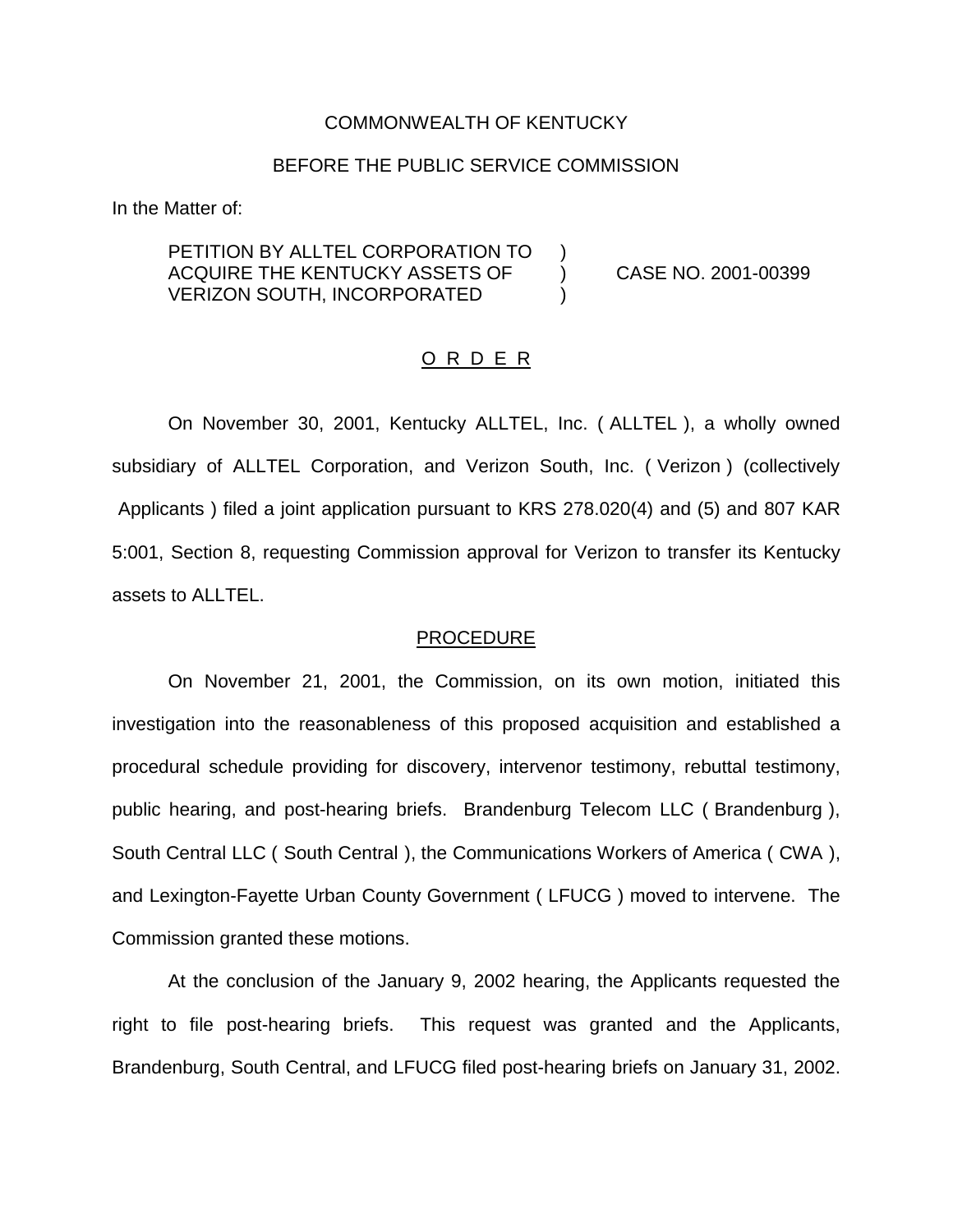All parties agreed that good cause had been shown to extend the date by which an Order must be entered to February 15, 2002.

## PROPOSED TRANSACTION

Verizon is a corporation organized pursuant to the laws of the state of Virginia that provides local and intraLATA toll telephone service to customers in the Commonwealth of Kentucky. Verizon s authority to provide retail telephone service in Kentucky is pursuant to Certificates of Public Convenience and Necessity issued by this Commission. Verizon has over \$279 million in annual intrastate operating revenues.<sup>1</sup>

ALLTEL is a corporation organized pursuant to the laws of the state of Delaware with its principal office in Louisville, Kentucky. ALLTEL s present address is 239 South 5<sup>th</sup> Street, Suite 1511, Louisville, Kentucky 40202.

ALLTEL is a wholly owned subsidiary of ALLTEL Corporation, a Delaware corporation, with its principal place of business located at One Allied Drive, Little Rock, Arkansas 72202. Subsidiaries of ALLTEL Corporation currently provide telecommunications services in 49 states and operate as an incumbent local exchange carrier ( ILEC ) in 15 states.<sup>2</sup> ALLTEL Corporation is the second largest independent ILEC in the United States with approximately 2.6 million access lines. $3$  ALLTEL is the sixth largest wireless carrier and serves approximately 6.3 million customers.<sup>4</sup> In 2000,

<sup>&</sup>lt;sup>1</sup> Direct Testimony of George Page at 5.

 $2$  ALLTEL Corporation has ILEC operations in Alabama, Arkansas, Florida, Georgia, Kentucky, Michigan, Mississippi, Nebraska, New York, North Carolina, Ohio, Oklahoma, Pennsylvania, South Carolina, and Texas.

<sup>&</sup>lt;sup>3</sup> Direct Testimony of George Page at 7.

 $<sup>4</sup>$  Id.</sup>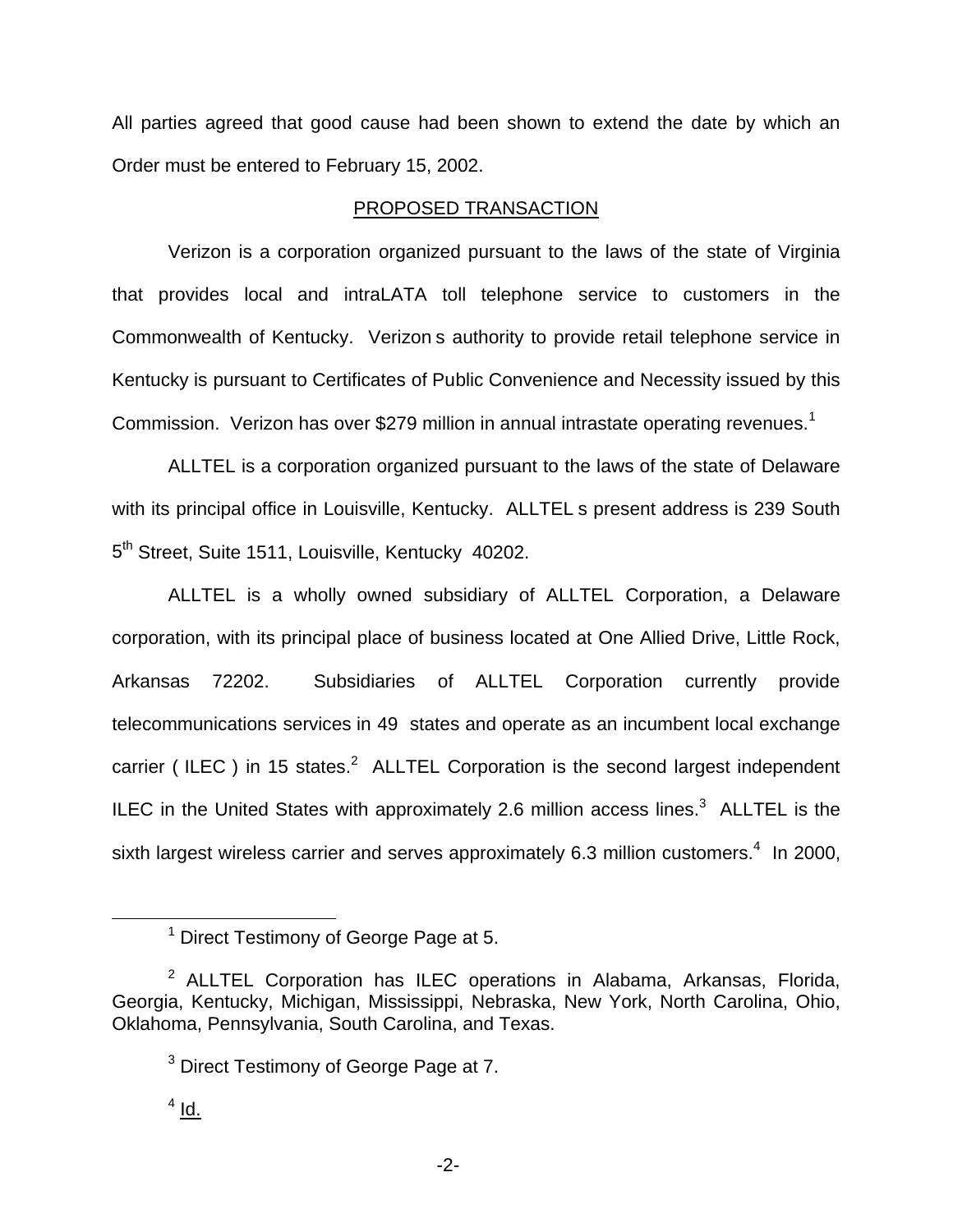ALLTEL Corporation reported an operating income of \$1.7 billion and a net income of \$863 million.

Joint Applicants entered into an Asset Purchase Agreement on October 31, 2001. Pursuant to this agreement, Verizon s regulated telephone properties and related assets in Kentucky will be transferred to ALLTEL in consideration of the payment to Verizon of the purchase price, as defined in Section 3.1 of the agreement. ALLTEL Corporation, the parent company of ALLTEL, will provide the \$1.9 billion purchase price on behalf of ALLTEL. The asset purchase agreement is subject to certain conditions, one of which is approval by this Commission with respect to the transfer to ALLTEL of the assets, including but not limited to the relevant Certificates of Public Convenience and Necessity. Upon Commission approval of the acquisition and the closing of the transaction, the Certificates of Public Convenience and Necessity for the properties will be reissued in the name of ALLTEL.

#### STATUTORY PROVISIONS

KRS 278.020(4) provides that no person may acquire or transfer control or ownership of a utility without prior approval by the Commission. The Commission shall approve the transfer if it determines that the acquirer has the financial, technical, and managerial abilities to provide reasonable service. The Commission must also determine that the acquisition is made in accordance with the law, for a proper purpose, and is consistent with the public interest. KRS 278.020(5) allows the Commission to grant any application in whole or in part upon terms and conditions it deems necessary or appropriate.

-3-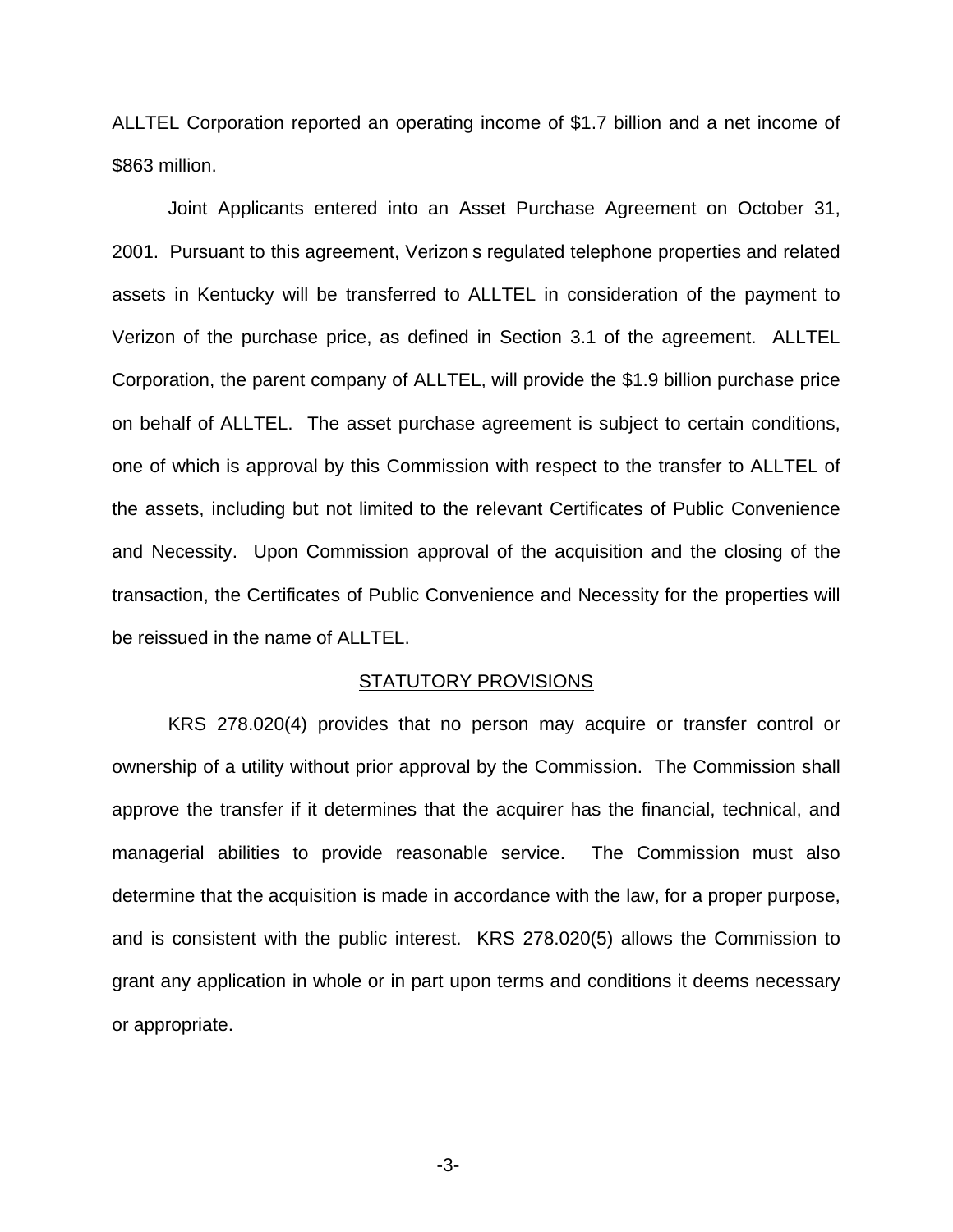After careful consideration and deliberation, the Commission has determined that, if certain conditions specified herein are met, then ALLTEL will meet the standards set forth in KRS Chapter 278. The Applicants have provided evidence to support their assertion that ALLTEL has the financial, technical, and managerial ability to provide reasonable service to Kentucky consumers.

One of the primary reasons that ALLTEL will have the financial ability to provide reasonable service is that it is acquiring a financially sound ongoing business without issuing debt.<sup>5</sup> Additionally, ALLTEL s financial resources will not be affected by the payment of the purchase price, as ALLTEL Corporation will provide both the premium and the purchase price.<sup>6</sup> ALLTEL will not be responsible for any debt issued to acquire the assets and ALLTEL Corporation will not include the premium or related amortization in ALLTEL s balance sheet or income statement. $<sup>7</sup>$ </sup>

ALLTEL has also demonstrated the technical and managerial ability necessary to provide reasonable service to Kentucky customers. Verizon currently employs approximately 1,758 employees in Kentucky. $8$  Approximately 950 of these employees will transfer to ALLTEL and many of Verizon s management personnel will continue with ALLTEL following the acquisition. The remaining employees will stay with Verizon. The transferred employees will serve in conjunction with ALLTEL s existing management

 $<sup>8</sup>$  Id. at 9.</sup>

<sup>5</sup> Direct Testimony of George Page at 5 and at Exhibit B.

 $6$  ALLTEL Corporation is not a utility as defined in KRS 278.010(3) and therefore is not subject to scrutiny pursuant to KRS 278.300.

 $7$  Direct Testimony of George Page at 8.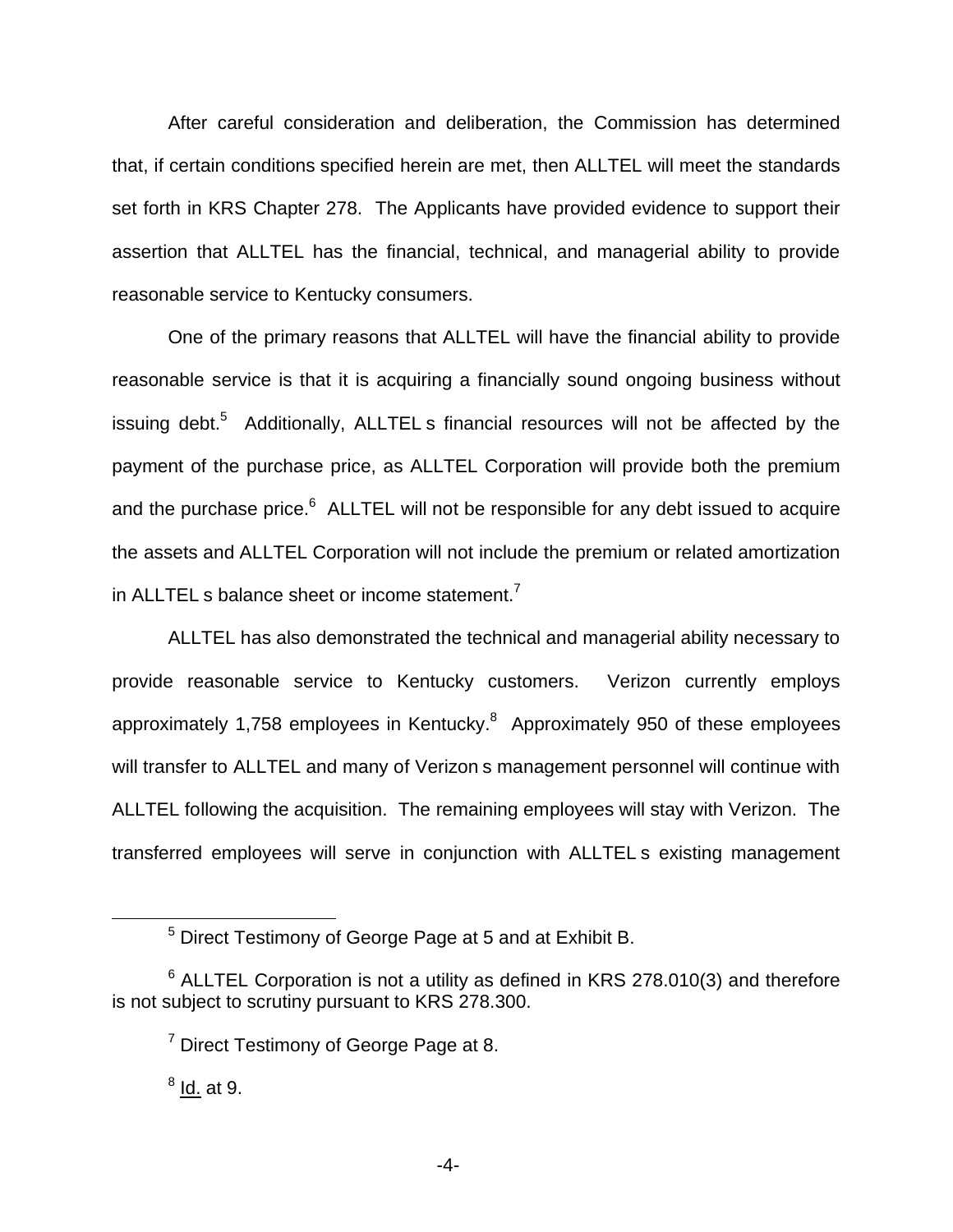team. Many of ALLTEL s management leaders have successfully managed and operated other ILECs and possess an average of over 20 years each of telecommunications experience.<sup>9</sup> ALLTEL will also receive support and assistance from ALLTEL Corporation s management and telecommunications personnel.

We further find that, if ALLTEL agrees to the conditions upon which our approval is conditioned, the proposed acquisition is made in accordance with law, does not violate any statutory prohibition, and is consistent with the public interest. ALLTEL s management expertise and sound financial resources, when combined with the vast technical experience of ALLTEL Corporation, ensure that Kentucky consumers will be served by a company experienced in meeting the challenges associated with bringing reliable and affordable services to its customers.

While ALLTEL has demonstrated to this Commission that it has the financial, technical, and managerial ability to provide reasonable service to Kentucky customers if it agrees to comply with certain conditions, the Commission continues to have concerns about some aspects of the proposed transaction. These areas are the subject of the conditions upon which our approval is contingent and will be diligently monitored in the coming months.

## Service Quality and Rates

During this proceeding, the Commission learned of the substandard customer service provided by ALLTEL in Nebraska. In a 2001 report, the Nebraska Public Service Commission identified several flaws with the customer service and stated that the company had failed to provide the quality of service required when it acquired

<sup>9</sup> Direct Testimony of Steve Mowery at 5.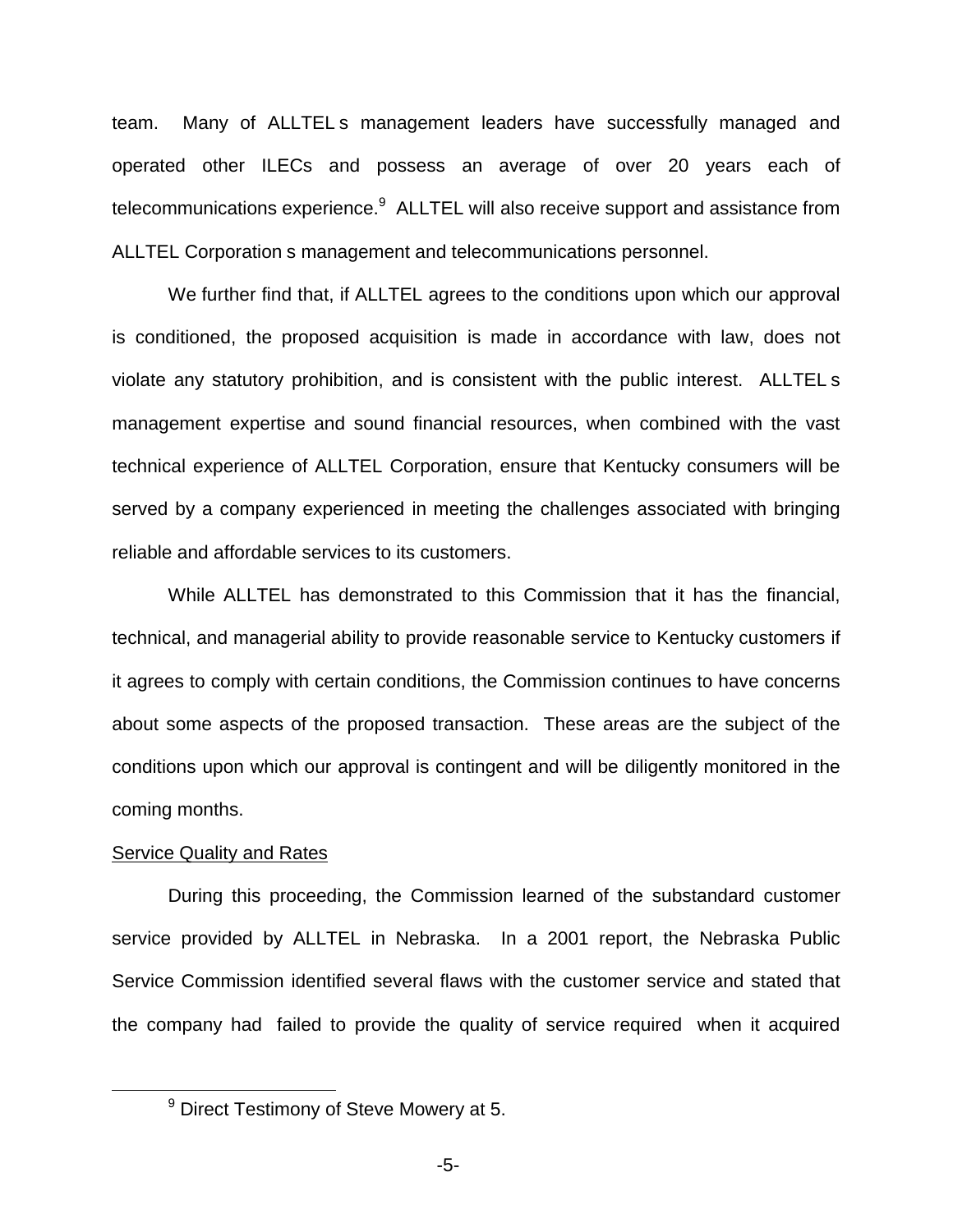Aliant Communications in 1999.<sup>10</sup> At a public hearing on the issue, ALLTEL s Nebraska customers complained of excessive hold time, significant billing errors, excessive static, and untimely service repair.<sup>11</sup> ALLTEL has attributed the service quality deficiencies in Nebraska to a difficult conversion from the Aliant service system to the ALLTEL service system.<sup>12</sup> ALLTEL has since improved service in Nebraska.<sup>13</sup> However, to maintain the level of service quality Kentuckians have enjoyed under Verizon, this Commission will require ALLTEL to adopt the service standards imposed on Verizon when GTE merged with Bell Atlantic.<sup>14</sup> Accordingly, ALLTEL will be required to file monthly service reports using the 2 prior years as a benchmark for performance standards. In addition, ALLTEL shall file a report of corrective action if it fails to meet any Commission service objective for 3 consecutive months.<sup>15</sup>

With regard to rates, ALLTEL has identified six items in Verizon s existing tariff that it will be unable to offer due to system limitations. Those items include Advance Credit Management, Lifeline Toll Control, Directory Assistance Call Completion,

<sup>12</sup> Direct Testimony of Steve Mowery at 8.

<sup>&</sup>lt;sup>10</sup> Nebraska Public Service Commission Report, Application No. C-2483/PI 43, August 21, 2001, at 8.

 $11$  Id. at 3-4.

 $13$  After hiring more service representatives and providing additional training for existing employees, the company has met or exceeded most service quality standards. Direct Testimony of Steve Mowery at 10.

<sup>&</sup>lt;sup>14</sup> Case No. 99-296, Joint Application of Bell Atlantic Corporation and GTE Corporation For Order Authorizing Transfer of Utility Control (Order dated September 7, 1999) at 9.

<sup>&</sup>lt;sup>15</sup> 1996-1997 PSC Management Audit of GTE.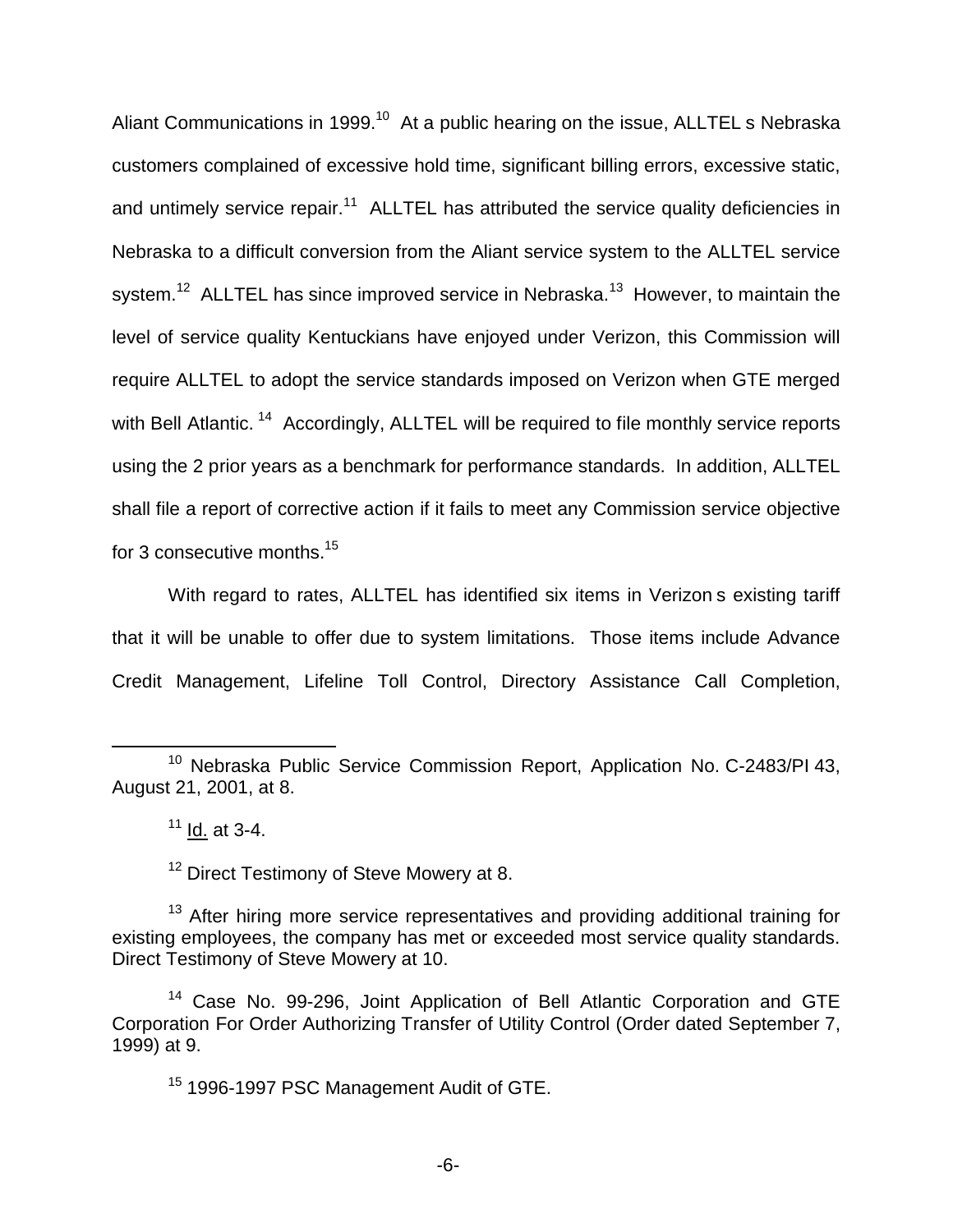Automatic Time and Charge Reporting Service, LDMTS Conference Call, and Local Calling Card Service. Advanced Credit Management is a service that Verizon uses to rate a customer s credit to determine that customer s credit worthiness and determine credit limits for toll usage. Lifeline Toll Control provides for a limitation on the Lifeline customer s toll usage. Lifeline Toll Control blocks toll usage completely or limits toll usage to a certain dollar amount. Directory Assistance Call Completion provides for the completion of a call of a requested number through Directory Assistance. Automatic Time and Charge Reporting Service provides billing information on paid toll messages routed through the Traffic Service Position System facilities equipped to provide this service. LDMTS Conference Call service provides for a bridge to complete conference calls of three of more parties. Local Calling Card Service provides for billing of local calls through a calling card.

The Commission finds that the provision of these services is technically infeasible for ALLTEL to provide; however, the overall impact on Kentucky customers will be minimal. Other alternatives are available for most services and demand for some are quite low. However, because ALLTEL testified that it could provide optional Toll Blocking for Lifeline customers, the Commission will require the company to provide this service.<sup>16</sup> ALLTEL should apprise the Commission of any other services currently offered by Verizon that it will not provide and any potential impact on Kentucky customers.

<sup>&</sup>lt;sup>16</sup> Transcript of Evidence (T.E.) at 113.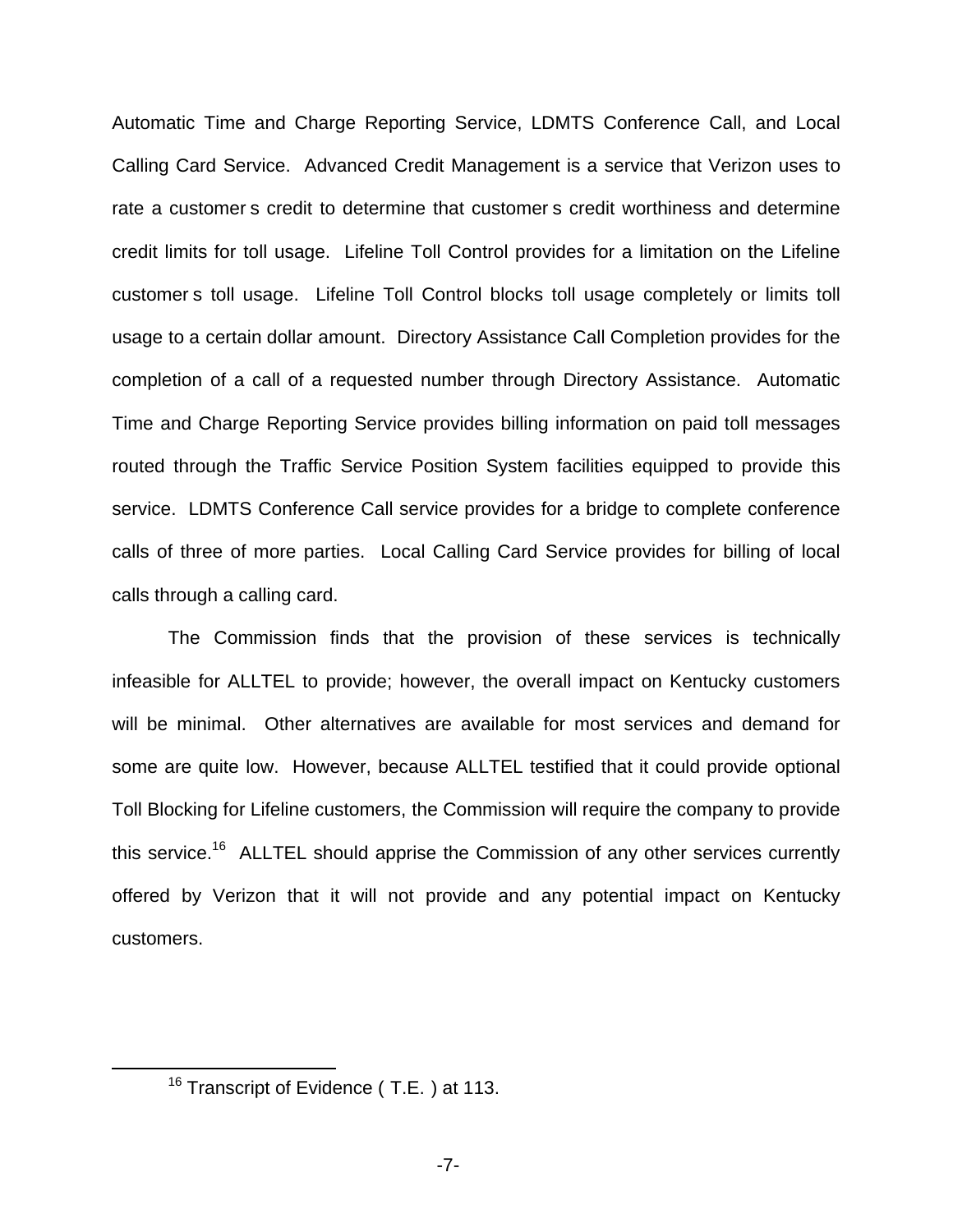## Possible Earnings Reductions

Since the fourth quarter of 1999, the Commission Staff has been meeting quarterly with Verizon to address earnings in excess of Verizon s authorized rate of return. These meetings were ordered as a condition of the merger between GTE and Bell Atlantic.<sup>17</sup> The Commission Staff and Verizon have been successful in addressing earnings issues and service-related issues. Verizon has voluntarily reduced its earnings by \$46 million. Verizon is not earning in excess of its authorized rate of return at this time; however, the Commission requires ALLTEL to continue these quarterly meetings with the Commission Staff unless and until the Commission authorizes an alternative regulation plan for ALLTEL. The uncertainties about the future cost structure of ALLTEL after it takes over the Kentucky Verizon properties, the facilitation of transition of new management, and the need for the Commission to be kept apprised of any changes that may occur in the coming months indicate the value of these continued discussions.

#### Call Centers

To avoid conversion difficulties in Kentucky, ALLTEL has committed to hire and train 240 new customer service workers to meet the anticipated increase in call volume that this acquisition will generate. These additional service representatives are an integral part of ALLTELs plan for appropriately converting Verizon s Kentucky properties. The added service representatives will provide new order and change order service, as well as other services for Kentucky wireline customers.<sup>18</sup> Increasing

<sup>17</sup> Case No. 99-296 at 10.

<sup>&</sup>lt;sup>18</sup> Direct Testimony of George Page at 11-12.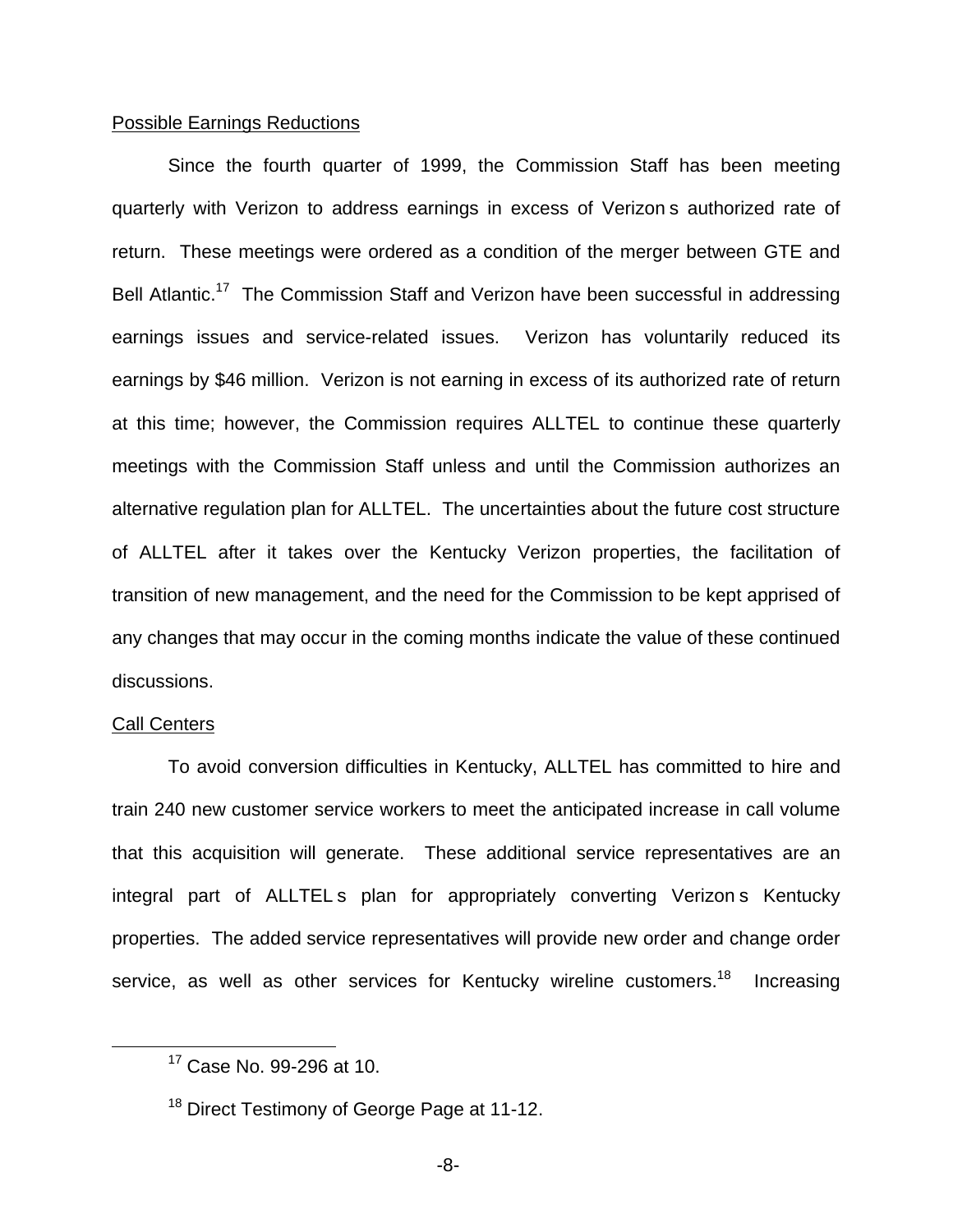personnel at the existing call center in Charlotte, North Carolina, instead of establishing a new, stand-alone call center in Kentucky, will benefit the company by \$7 million annually.19

The Commission recognizes that ALLTEL s decision to increase the manpower in the existing call center is a necessary business decision. However, the Commission encourages ALLTEL management to consider Kentucky as a site for future infrastructure expansion. The Commonwealth has many advantages including low energy costs, economic development initiatives and an excellent work force. The Commission believes that these Kentucky attributes, as well as others, would prove beneficial to ALLTEL in any future expansion initiatives.

## Operational Support System

The Telecommunications Act of  $1996^{20}$  requires telephone companies to open their networks to competition. Three paths of entry into the local market are contemplated: the construction of new networks, resale, and the use of unbundled network elements ( UNE ) in the ILEC s network. Section 251(c)(3) requires ILECs to provide nondiscriminatory access to network elements on rates, terms, and conditions that are just, reasonable, and nondiscriminatory. Nondiscriminatory access to the operational support system ( OSS ) of ALLTEL by its competitors is a chief concern of the Commission. The Commission has reservations concerning ALLTEL s OSS system. The FCC s First Report and Order implementing local competition discusses OSS requirements:

<sup>19</sup> T.E. at 264.

<sup>&</sup>lt;sup>20</sup> Pub. L. No. 104-104, 110 Stat. 56 (1996).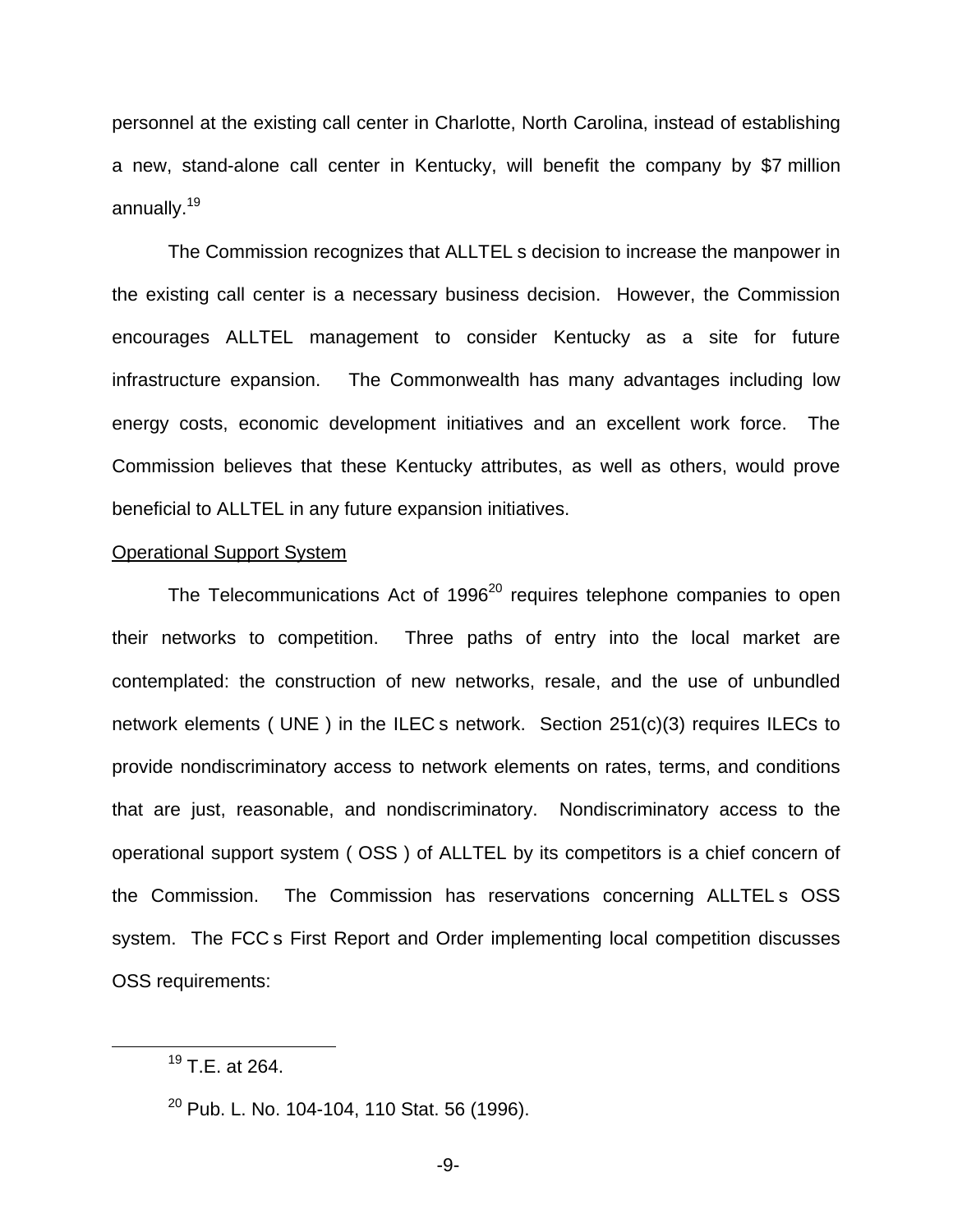Much of the information maintained by these systems is critical to the ability of other carriers to compete with incumbent LECs using unbundled network elements or resold services. Without access to review, *inter alia*, available telephone numbers, service interval information, and maintenance histories, competing carriers would operate at a significant disadvantage with respect to the incumbent. Other information, such as the facilities and services assigned to a particular customer, is necessary to a competing carrier's ability to provision and offer competing services to incumbent LEC customers. Finally, if competing carriers are unable to perform the functions of pre-ordering, ordering, provisioning, maintenance and repair, and billing for network elements and resale services in substantially the same time and manner that an incumbent can for itself. competing carriers will be severely disadvantaged, if not precluded altogether, from fairly competing. Thus providing nondiscriminatory access to these support systems functions, which would include access to the information such systems contain, is vital to creating opportunities for meaningful competition. <sup>21</sup>

ALLTEL does not possess an electronic gateway into an OSS system at this time and has relied instead on a paper system to serve competitive local exchange carriers ( CLECs ).<sup>22</sup> However, due to a preponderance of CLEC orders, ALLTEL is now developing a Web-based graphical user interface (GUI).<sup>23</sup> ALLTEL is developing the GUI s design requirements to incorporate the functionality and features required by interconnecting CLECs. ALLTEL asserts that its OSS system for competitors will be fully operational by the July 31 acquisition date, stating that the process is not rocket

 $21$  FCC 96-325, Implementation of the Local Competition Provisions in the Telecommunications Act of 1996, rel. August 8, 1996, at ¶ 518.

 $22$  Direct Testimony of Alfred Busbee at 7. A paper system utilizes e-mail and facsimile to provide OSS services. Id.

 $23$  While this is a step in the right direction, the development of a GUI does not constitute an electronic, real-time OSS system.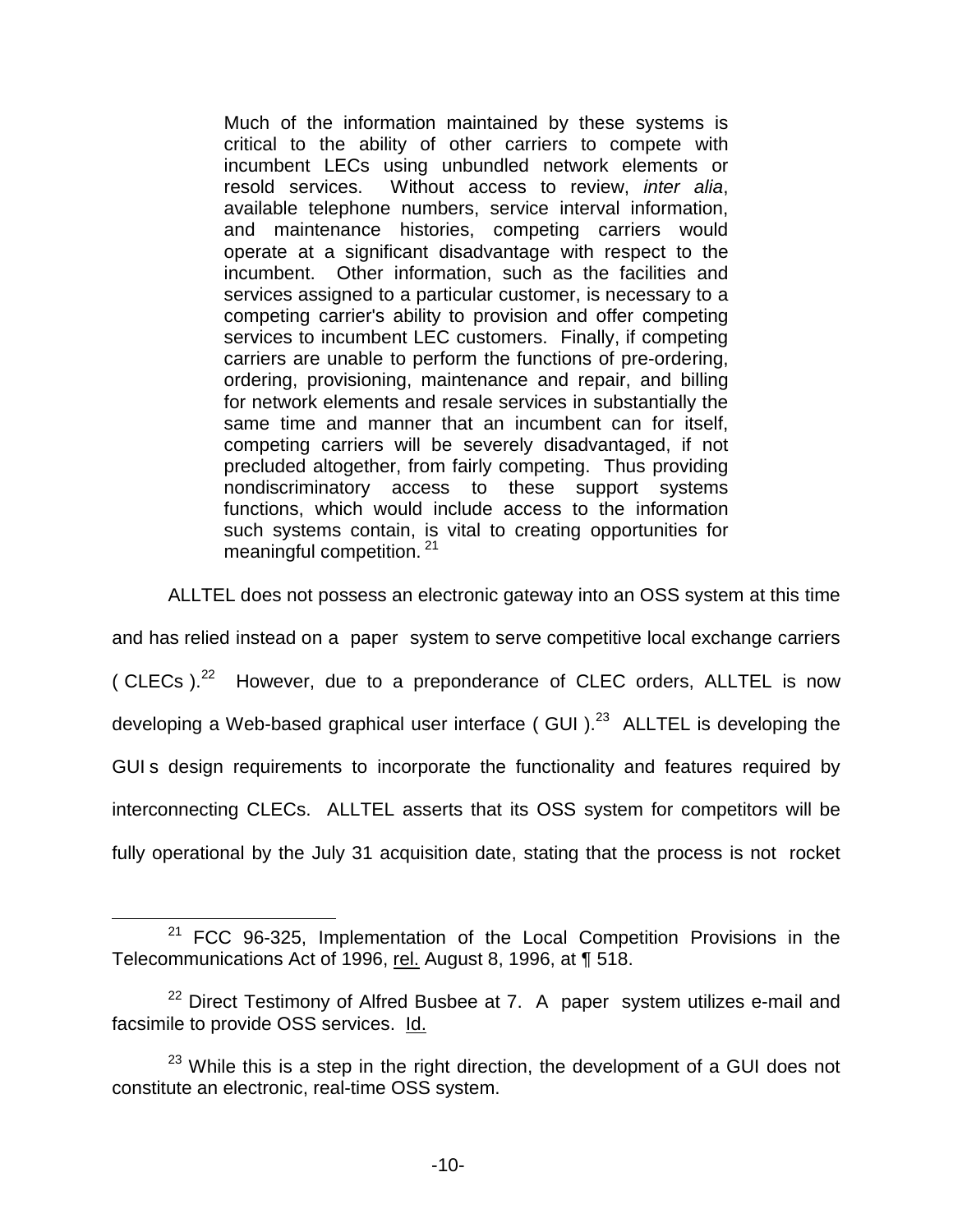science. <sup>24</sup> Given the complexity of developing an OSS system that allows CLEC electronic order flow-through, the Commission finds ALLTEL s assertions somewhat surprising.

In contrast to ALLTEL, Verizon has spent years developing its OSS system. As a result, Verizon employees have attained a wealth of knowledge in the area of OSS development. Brandenburg and South Central have specifically requested that the Commission require ALLTEL to purchase Verizon s OSS system.<sup>25</sup> The Commission finds it is not feasible to do so because Verizon s OSS system is fully integrated into the entire Verizon network and cannot be extricated. While the Commission understands that ALLTEL has made a business decision against purchasing Verizon s OSS system,<sup>26</sup> the Commission fails to understand the lack of cooperation between Verizon and ALLTEL in implementing ALLTEL s new OSS system. The Commission also questions ALLTEL s failure to seek advice and input from any CLEC or other experienced entities.<sup>27</sup> Kentucky s CLECs demand and are entitled to an efficient, fullyfunctional OSS system and expect a certain level of familiarity with the processes involved in interconnecting with an ILEC network.

 $24$  T.E. at 216.

<sup>26</sup> Direct Testimony of Alfred Busbee at 5.

 $25$  Brandenburg and South Central post-hearing brief at 3.

 $27$  T.E. at 174. ALLTEL goes on to say during the hearing that its underdevelopment OSS system is being beta-tested by a regional CLEC, doing business through resale. This is entirely different and less demanding than the UNE environment that ALLTEL feels totally confident it can serve, without any actual CLEC flow-through testing.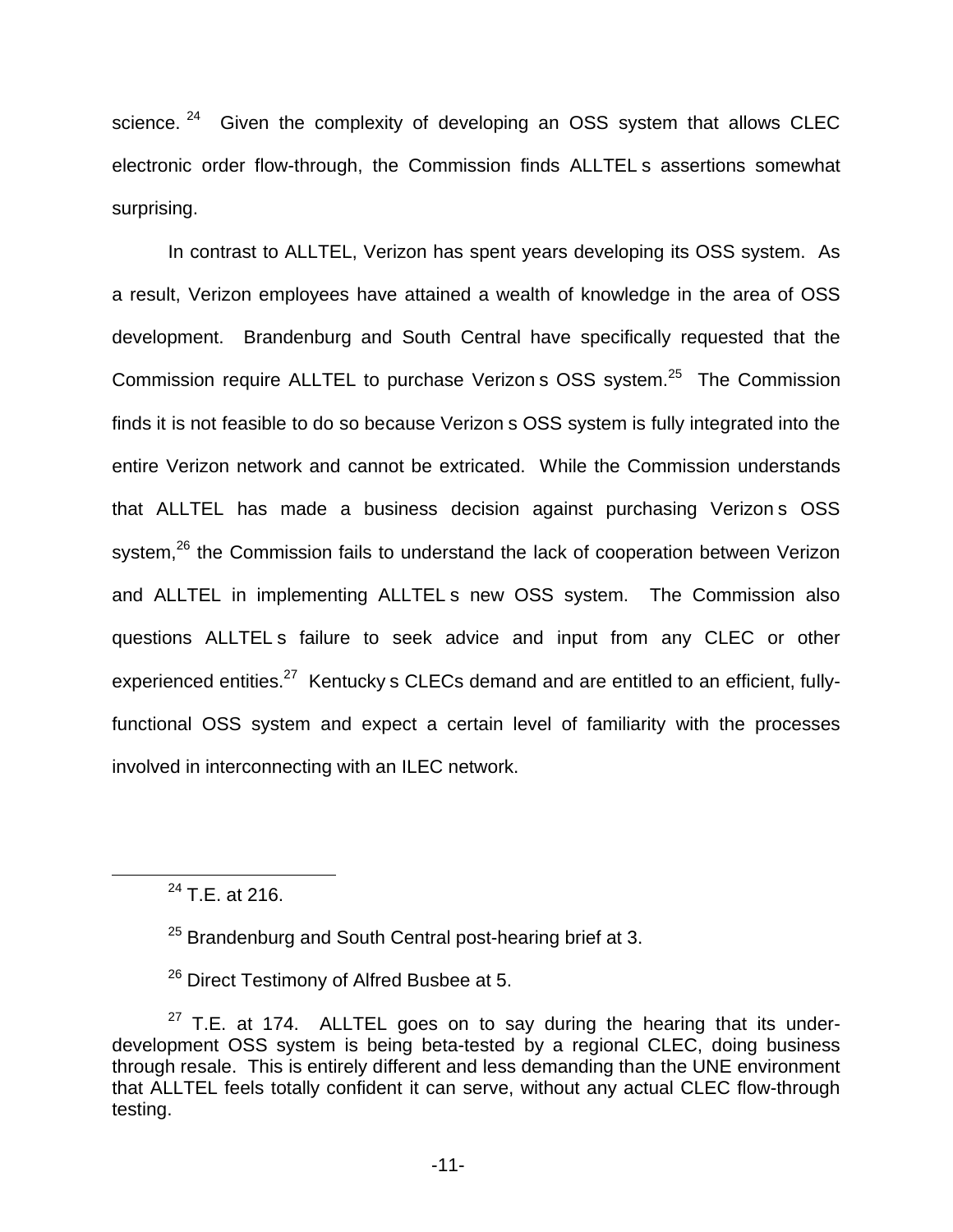This Commission is very familiar with the challenges and complexities associated with OSS development and implementation, and finds ALLTELs position on these issues very troubling. The Commission anticipates that a number of setbacks and delays may occur as ALLTEL begins to implement an electronic OSS for CLEC interface with its systems.<sup>28</sup> Consequently, the Commission makes the following requirements as conditions to approval of this acquisition. The Commission will work closely with ALLTEL to ensure that the goals specified herein are met. ALLTEL will be required to provide monthly OSS updates to the Commission through the year 2003, at which time the Commission will review both the reporting and implementation process. These reports should be filed into the record of this case and served on the parties. The monthly OSS update reports shall contain information on each of the following requirements:

1. ALLTEL will meet quarterly with a consortium of Kentucky CLECs to implement mutual design objectives. Brief summaries containing a list of the attendees and issues discussed should be filed as part of the monthly OSS update report.

2. ALLTEL will develop a change management system.

3. ALLTEL will create an interface testing and training environment.

4. ALLTEL will create a methodology to evaluate order flow prior to handling actual orders.

5. ALLTEL will conduct volume/metrics testing.

6. ALLTEL will make reasonable efforts to achieve parity between itself and the CLECs.

 $28$  As stated above, an OSS system entails much more than a GUI.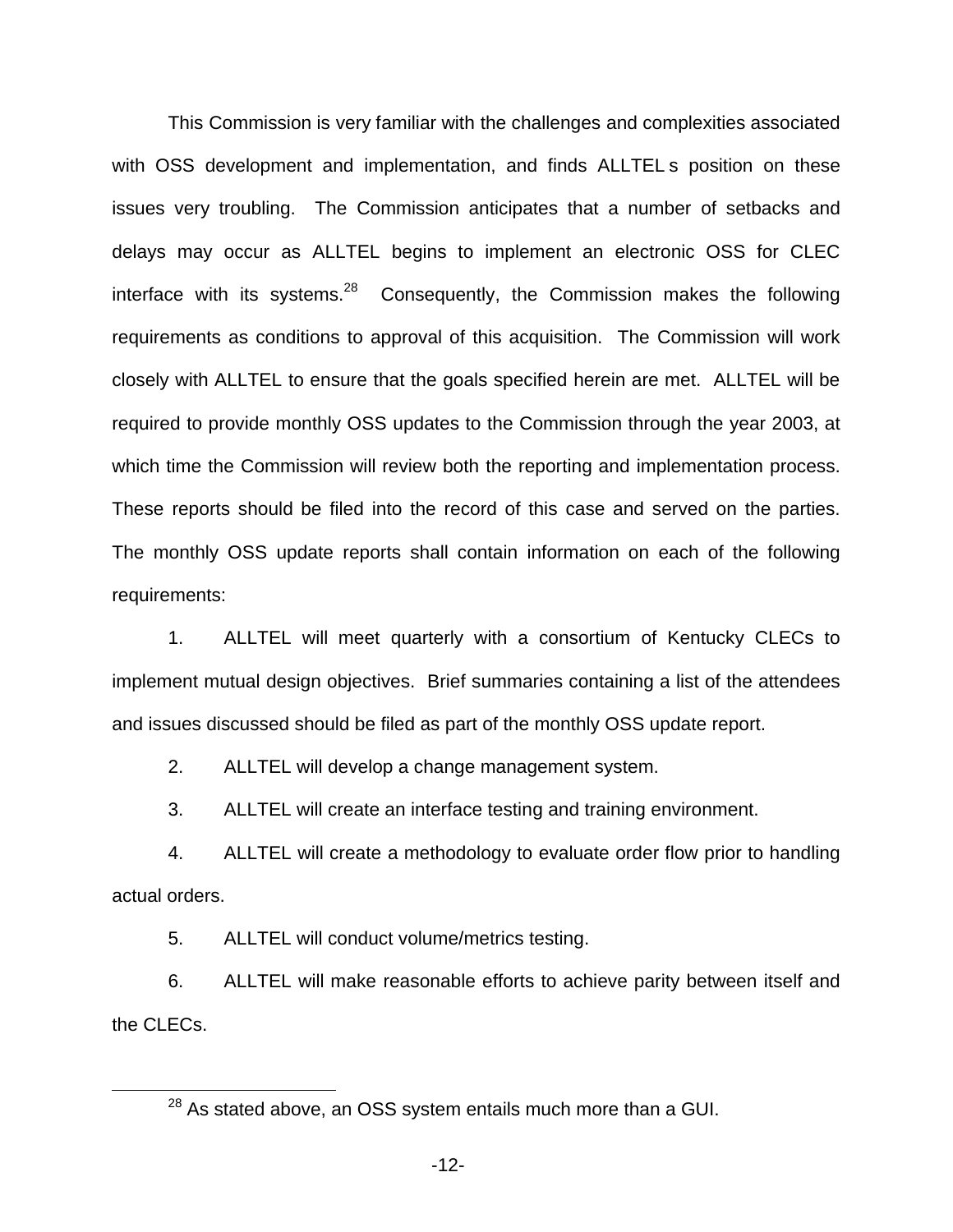7. ALLTEL will create a mechanism to address collocation issues and network design verification and validation.

8. ALLTEL will conduct end-to-end testing of both the wholesale and retail trouble report processes.

9. ALLTEL will conduct maintenance and repair evaluations.

10. ALLTEL will conduct billing transaction and process testing.

11. ALLTEL will create a bill production and distribution process.

12. ALLTEL will offer CLEC training.

13. ALLTEL will offer work center/help desk development.

To ensure ALLTEL s continued compliance with the requirements of state and federal laws regarding parity of competitive offerings, the Commission herein initiates a proceeding to investigate necessary performance measures. By no later than July 1, 2002, ALLTEL shall propose performance measures in a format similar to those ordered for BellSouth Telecommunications, Inc. in Case No. 2001-105.<sup>29</sup>

## Digital Subscriber Loop

ALLTEL Corporation currently serves more than 25,000 Digital Subscriber Loop ( $DSL$ ) customers in over 139 exchanges.<sup>30</sup> This number includes several hundred customers receiving DSL service in ALLTEL s Bullitt County, Kentucky exchanges. ALLTEL views DSL deployment as a strategic evolutionary phenomena that s occurring

 $29$  Case No. 2001-105, Investigation Concerning the Propriety of InterLATA Services by BellSouth Telecommunications, Inc., Pursuant to the Telecommunications Act of 1996 (Order dated October 19, 2001).

<sup>&</sup>lt;sup>30</sup> Direct Testimony of George Page at 10.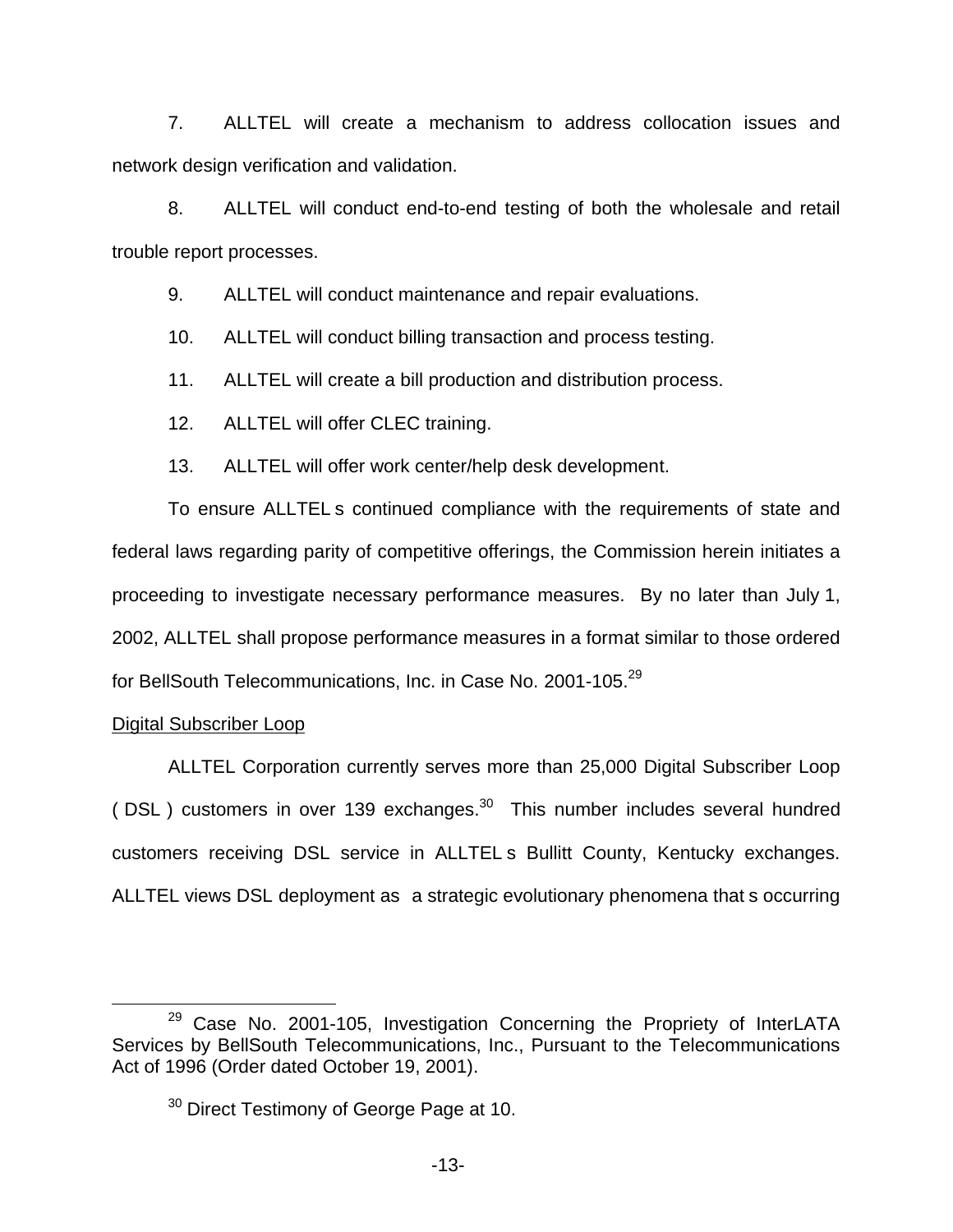in the wireline industry  $31$  and further states that it s going to be our lifeblood down the road, in all honesty.<sup>32</sup> This Commission is encouraged by these views and wholeheartedly supports ALLTEL s vision of the future of DSL.

Due in part to Kentucky s rural landscape and previous management decisions, the service area that ALLTEL will acquire is currently underserved with 82 percent of the exchanges lacking DSL capability. $33$  ALLTEL has articulated a tentative plan to expand DSL to eight new exchanges. $34$  This would extend DSL service to 62,000 additional access lines. While the Commission is pleased with this initiative to expand DSL deployment, it encourages future deployments, and looks forward to ongoing dialogue between ALLTEL on this issue. The Commission has received several comments regarding the availability of DSL and will carefully monitor ALLTEL s deployment strategy.35

## Collective Bargaining

In response to concerns of Verizon s employees raised during the hearing, ALLTEL has committed to honor to the letter the collective bargaining agreements

 $32$  T.E. at 68.

<sup>33</sup> Direct Testimony of George Page at 10.

 $34$  T.E. at 64. The exchanges committed to within 6 months of the acquisition closing date are Columbia, Campbellsville, Glasgow, Lebanon, Leitchfield, Irvine, Russell, and Barbourville.

<sup>35</sup> Commission Staff has received numerous e-mail and informal inquiries regarding the future availability of DSL from ALLTEL.

<sup>31</sup> T.E. at 65.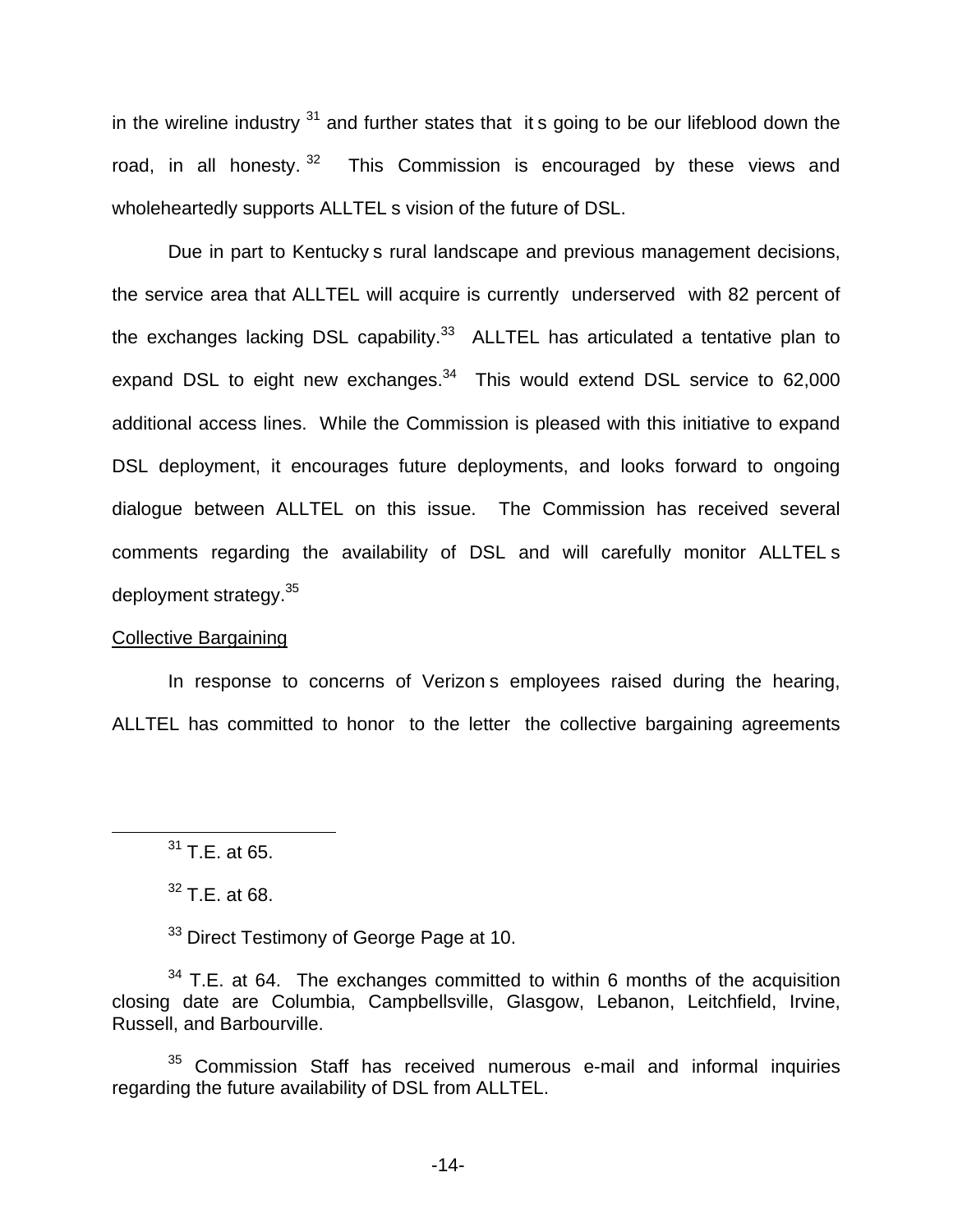currently in place between Verizon and its employees.<sup>36</sup> Indeed, this commitment is part of the Asset Purchase Agreement. ALLTEL has also promised to honor all work rules, compensation agreements, and dispute resolution agreements. The Commission also requires ALLTEL to honor all memoranda of understanding between Verizon and its employees. On February 1, 2002, CWA advised the Commission that it now does not oppose the asset transfer.

## Merger of Kentucky Subsidiaries

In approving the petition by ALLTEL Corporation to acquire the Kentucky assets of Verizon, the Commission has determined that, for the present, ALLTEL will be permitted to operate two separate ILECs in this Commonwealth. The Commission agrees with ALLTEL that a merger of these two subsidiaries concurrent with the acquisition of the business from Verizon would cause unnecessary complications and confusion in the process. $37$  The Commission also agrees that there are several operational differences between the two utilities that will have to be resolved before a merger can take place.<sup>38</sup>

However, the Commission does not believe that maintaining two separate ILECs will always be in the public interest. Therefore, within 2 years of the closing date of the acquisition, the Commission will require ALLTEL to file a plan regarding the merger of ALLTEL, Inc. and ALLTEL Kentucky, Inc. In developing the plan, ALLTEL, as a preliminary matter, should assume that the local service rate schedules now in place in

<sup>36</sup> T.E. at 46.

<sup>&</sup>lt;sup>37</sup> Response to Item 12 of the Commission Staff s Second Data Request.

<sup>&</sup>lt;sup>38</sup> Direct Testimony of Steven Mowery at 13-15.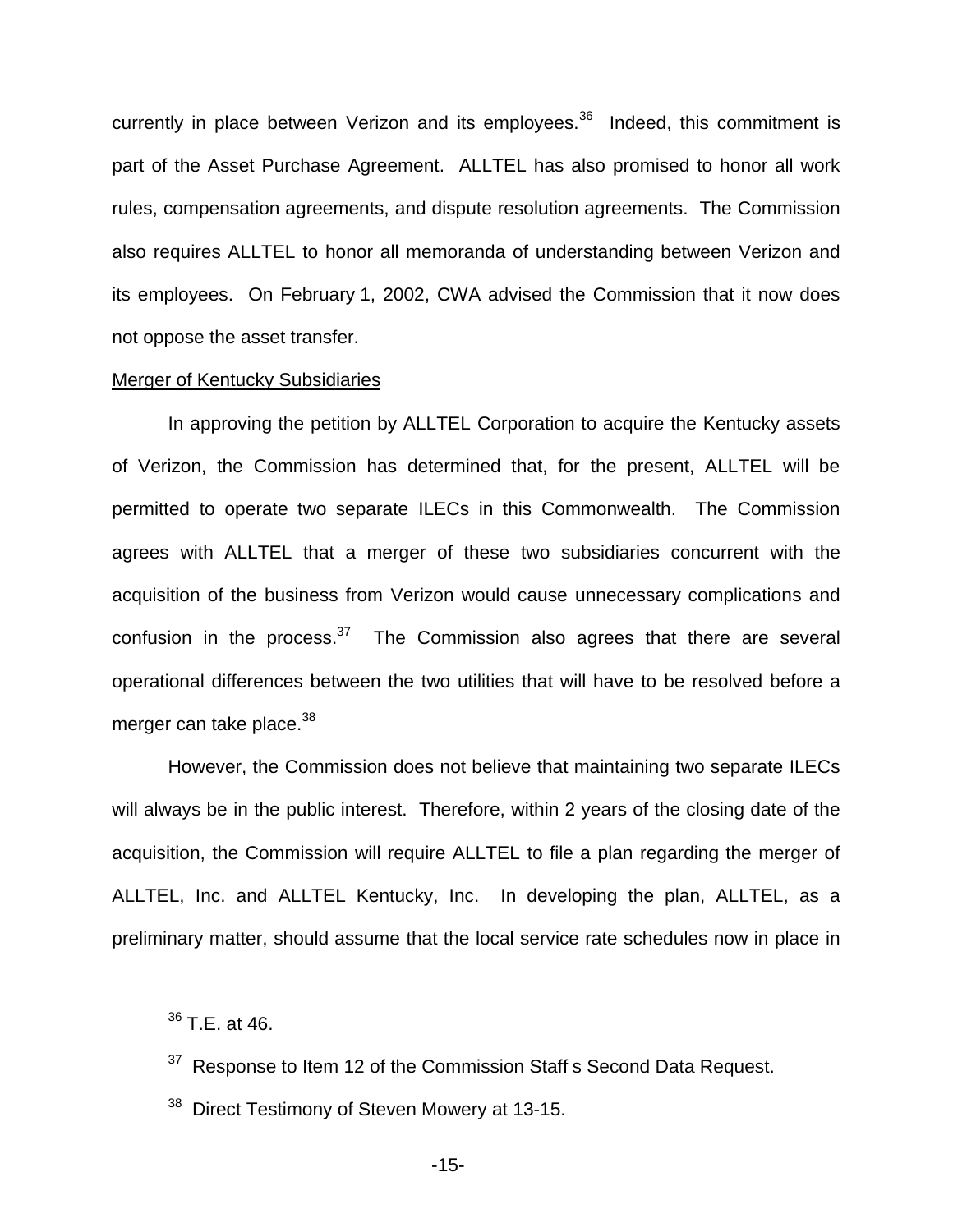ALLTEL Kentucky, Inc. could be retained as a separate rate schedule. ALLTEL should also assume that the ALLTEL Kentucky, Inc. study area will remain separate from the ALLTEL, Inc. study area for interstate settlement purposes. Finally, ALLTEL shall include in its plan the assumption that ALLTEL, Inc. s intrastate access charge tariff will be adopted for ALLTEL Kentucky, Inc. s operating area. Such a plan should result in lower access charge fees for interexchange carriers that they can, in turn, pass on to Kentucky ratepaypers in the form of lower toll charges.<sup>39</sup>

#### Capital Commitments

In conjunction with the merger of GTE and Bell Atlantic, certain commitments were made to the Commonwealth of Kentucky. They were: (1) to extend CLASS services to 100 percent of GTE s exchanges within 4 years of the merger close; (2) to enter the Louisville market within 18 months of the merger close and provide high speed data services; (3) to provide a guaranteed minimum of \$222 million in capital commitments for 3 years following the merger; and (4) to expand local calling plans to local calling areas across the state.<sup>40</sup> Verizon has fulfilled three of these commitments. It has extended CLASS services to all exchanges in its territory except two (Tollesboro and Garrison). It expects to deploy CLASS features in these exchanges by May 2002, prior to any closing date of this acquisition. Verizon has also advised the Commission that it now has entered the Louisville market providing service through a subsidiary,

 $39$  ALLTEL Kentucky NTSRR rate element - \$2.51/month/access line vs. Verizon NTSRR rate element - \$2.1075/month/access line.

 $40$  Case No. 99-296 (Order dated September 7, 1999).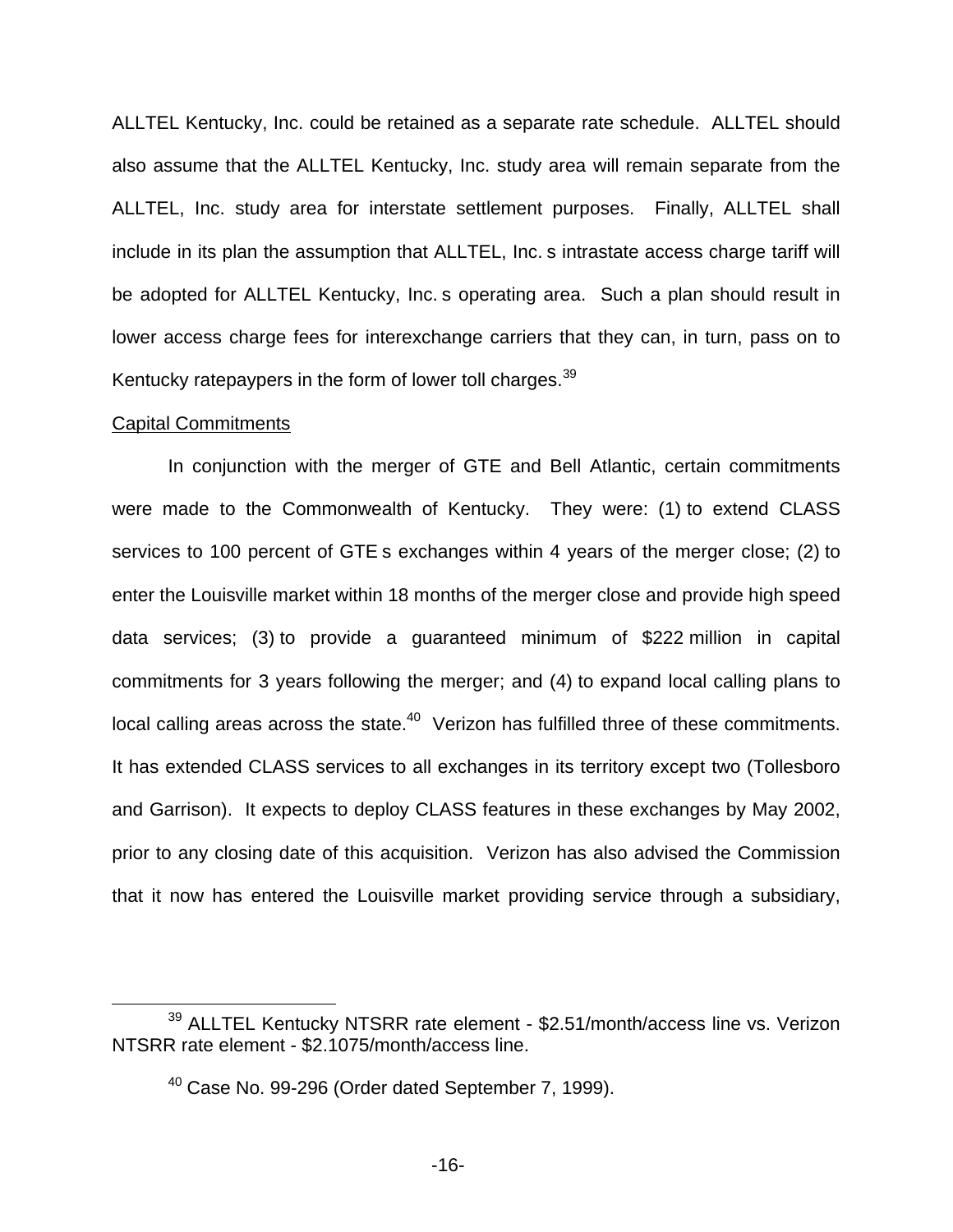Verizon Select Services, Inc. Moreover, Verizon has also expanded local calling plans to all of its service areas by tariffs effective August 24, 2000.

Verizon has also stated that it has substantially met the commitment of \$222 million in capital. However, the Commission disagrees. Verizon states that it will have spent \$190 to \$200 million by close of the acquisition.<sup>41</sup> This expenditure falls short of the \$222 million commitment. The Commission will require Verizon to fulfill its commitment of \$222 million in capital spending prior to close of sale as a condition to approving the proposed acquisition.

Moreover, ALLTEL should file annually its capital budget and expenditures for Kentucky in the format adopted by Verizon based on the management audit of GTE. This includes the budget information relating to Recommendations No. III.C.3 and III.D.2, including the supplemental TAC Focus/Plant Maintenance (Field Initiated Profiles)/Business Case reports. In addition, ALLTEL should inform the Commission if there is any material change in either program structure or budget commitment that differs from Verizon s previous expenditures.<sup>42</sup>

### Suspension or Modification for Rural Carriers

The Commission acknowledges that ALLTEL meets the federal standards to qualify for the rural suspension or modification available pursuant to Section 251(f)(2) of the 1996 Telecommunications Act to companies that operate fewer than 2 percent of the nation s access lines. ALLTEL recognizes that it would have to petition this

<sup>&</sup>lt;sup>41</sup> T.E. at 297-298.

 $42$  See, the Company Response to Recommendation No. III.C.2 on page MAAP III-35 of the Comprehensive Management Audit of GTE South, Incorporated, Management Audit Action Plans issued January 7, 1998.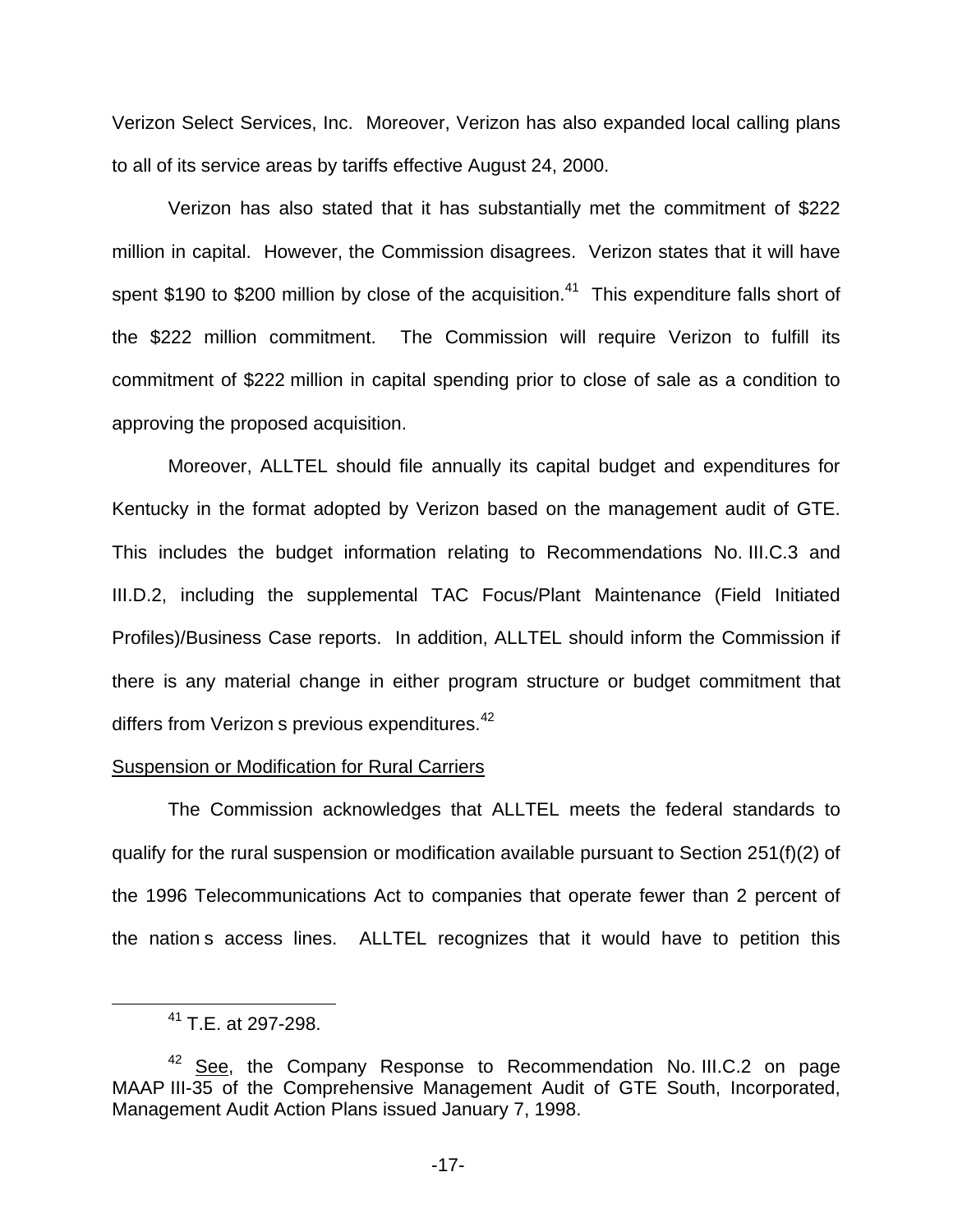Commission for approval before asserting this suspension or modification. However, ALLTEL does not presently anticipate the need to assert any suspension or modification.<sup>43</sup>

## Establishing UNE Rates

In an administrative proceeding, the Commission ordered Verizon or its successor to submit UNE rates with supporting documentation by no later than March 18, 2002.<sup>44</sup> In that proceeding, Verizon filed a motion, on January 24, 2002, for an extension of time to file its proposed UNE rates. Verizon asserts that if this asset transfer is approved, then ALLTEL will be the proper entity to file proposed UNE rates.<sup>45</sup> The Commission herein requires ALLTEL to file its proposed UNE rates in the format specified by the Commission in Administrative Case No. 382 by no later than September 5, 2002. Moreover, the Commission directed its Staff to schedule an informal conference to begin discussions about Verizon s UNE rates and whether those rates will be appropriate for ALLTEL to charge its competitors. The Commission anticipates that representatives from both Verizon and ALLTEL will attend this conference. At this conference, ALLTEL should also be prepared to discuss the methodology that it has used in New York to develop UNE rates.<sup>46</sup> Moreover, the

 $43$  T.E. at 105.

<sup>&</sup>lt;sup>44</sup> Administrative Case No. 382, An Inquiry Into the Development of Deaveraged Rates for Unbundled Network Elements (Order dated December 18, 2001) at 38.

<sup>&</sup>lt;sup>45</sup> By Order dated February 8, 2002, in Administrative Case No. 382, the Commission granted Verizon s motion.

<sup>46</sup> T.E. at 234.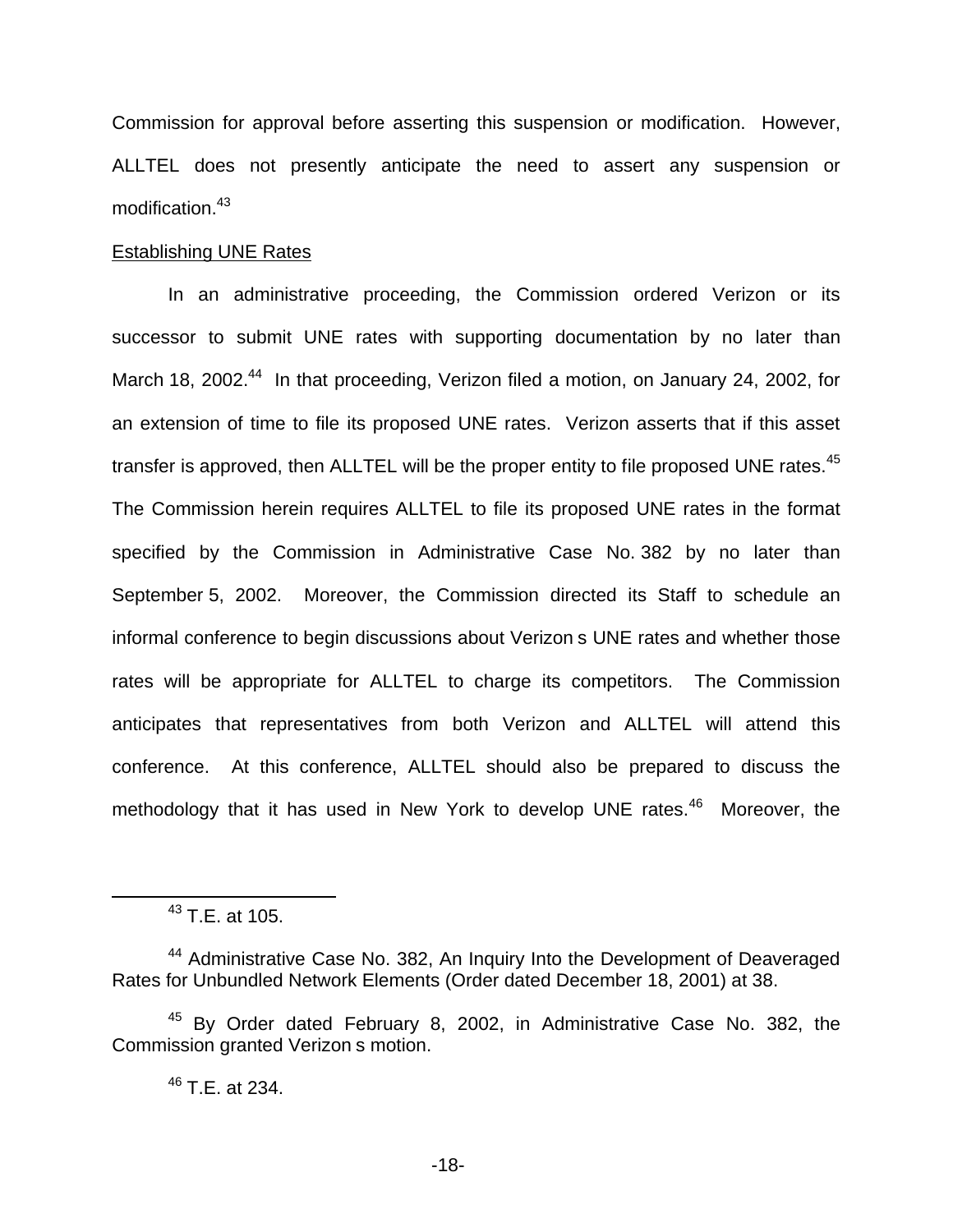Commission expects ALLTEL to obtain from Verizon all information necessary for ALLTEL to propose reasonable UNE rates in the near future.

## **CONCLUSIONS**

The Applicants have provided sufficient evidence to prove that ALLTEL has the financial, technical, and managerial ability to provide reasonable service to Kentucky customers, when certain conditions are met. The proposed acquisition is made in accordance with law, does not violate any statutory prohibition, and is executed for a proper purpose. The proposed acquisition is consistent with the public interest in that it will maintain both the level and quality of services received and will promote the overall advancement of telecommunication services in Kentucky with the addition of certain conditions prescribed herein.

The Commission, having reviewed the evidence of record and having been otherwise sufficiently advised, HEREBY ORDERS that the application for the approval of ALLTEL s acquisition of Verizon s Kentucky assets is approved, subject to the following terms and conditions:

1. ALLTEL shall file on a monthly basis service quality reports using the 2 prior years as a benchmark for performance standards.

2. ALLTEL shall file a report of corrective action if it fails to meet any Commission service objective for 3 consecutive months.

3. ALLTEL shall provide optional Toll Blocking for Lifeline customers.

4. ALLTEL shall apprise the Commission of any other services currently offered by Verizon that it will not provide and any potential impact on Kentucky customers.

-19-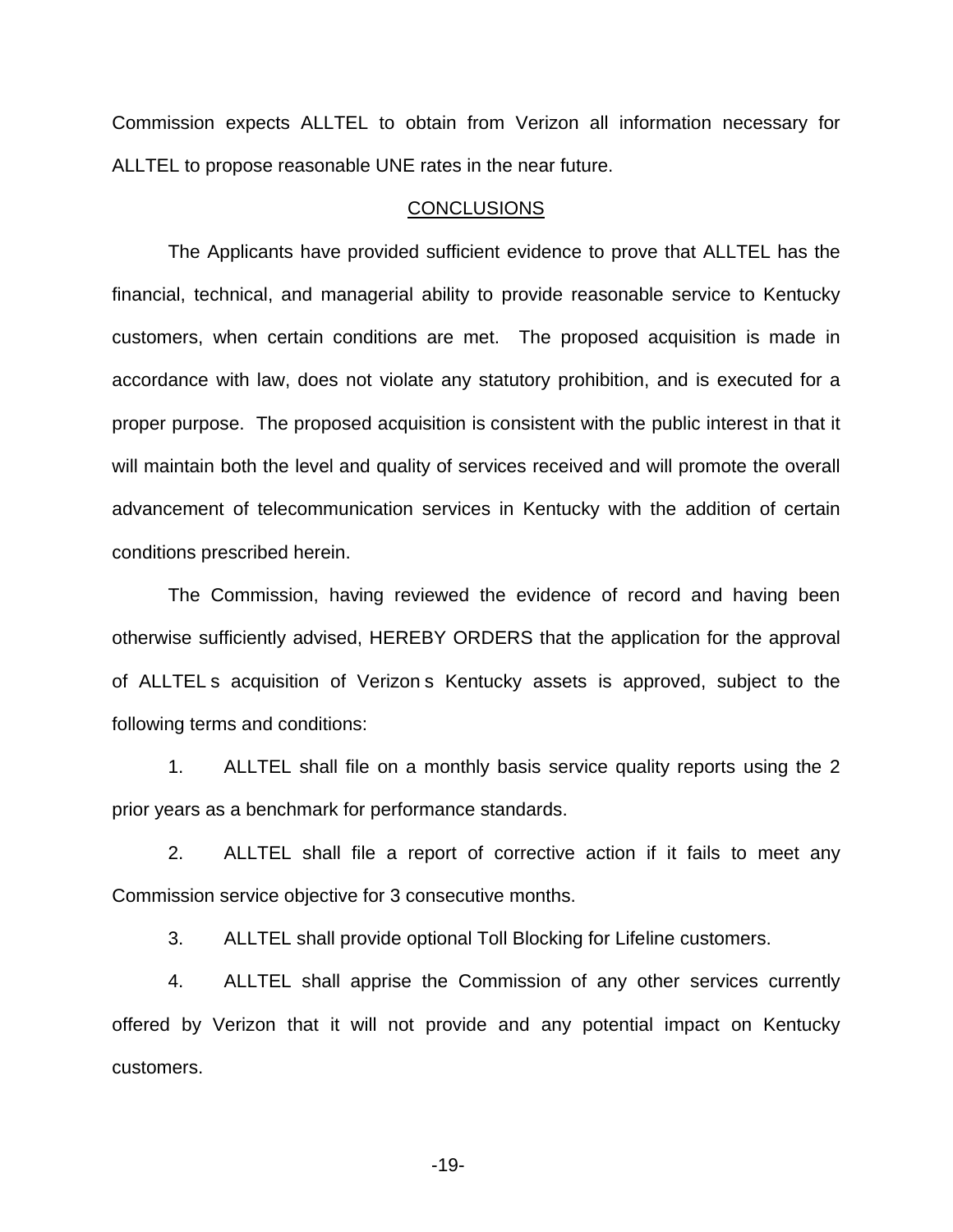5. ALLTEL shall meet quarterly with Commission Staff to discuss potential earnings reductions, unless and until the Commission authorizes an alternative regulation plan for ALLTEL.

6. ALLTEL shall provide monthly OSS update reports through the year 2003. The monthly reports shall include the status of each OSS requirement specified herein.

7. ALLTEL shall honor the collective bargaining agreements and all memoranda of understanding between Verizon and its employees.

8. Within 2 years of the closing date of this acquisition, ALLTEL shall file a plan regarding the merger of ALLTEL, Inc. and ALLTEL Kentucky, Inc. In developing the plan, ALLTEL shall rely on the assumptions specified herein.

9. Within 30 days of the date of this Order, Verizon shall file a plan to fulfill its commitment of \$222 million in capital spending prior to close of sale.

10. Verizon and ALLTEL shall meet with Commission Staff to discuss the establishment of ALLTEL s UNE rates.

11. ALLTEL shall honor all interconnection agreements entered into by Verizon.

12. ALLTEL shall report on a 6-month basis the changes in the number of hourly employees and management personnel in Kentucky.

13. The CEOs or persons authorized to act on behalf of Verizon and ALLTEL shall file, within 10 days of the date of this Order, a written acknowledgement agreeing to be bound by each of the conditions contained herein.

14. The terms and conditions imposed herein are effective upon the date of this Order.

-20-